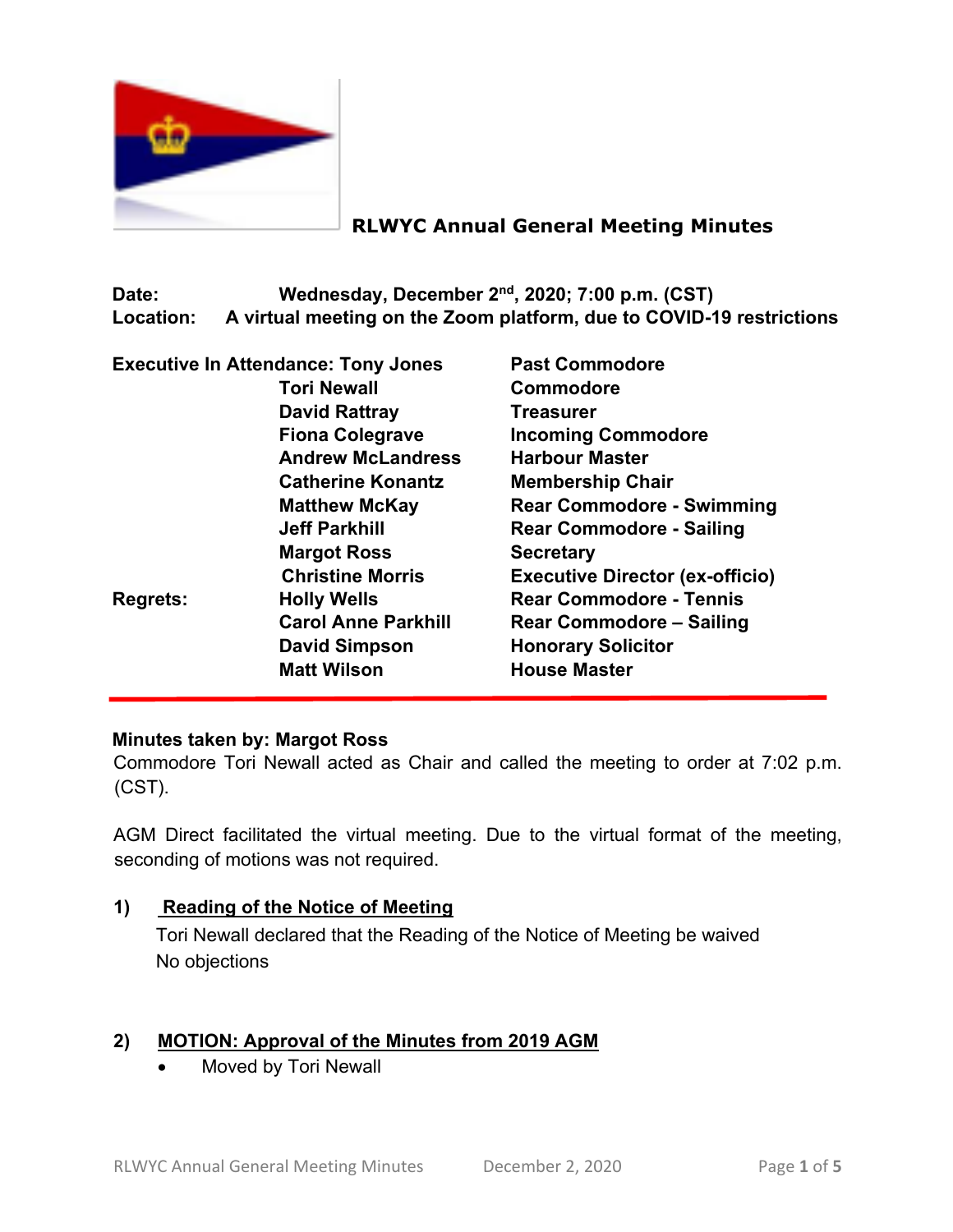### • **Carried Unanimously**

#### **3) Submission of the Commodore's Report 2020 Operations – Tori Newall**

- Commodore reviewed highlights from the 2020 Operations Report which had been distributed to membership
- Operations at the Yacht Club went as well as can be expected in a difficult and unusual time
- Club is in solid financial position. Tight spending controls, the receipt of 87% of Annual dues, in conjunction with the receipt of government wage subsidies allowed doors to remain open, repairs, hire staff, launch new social media, try new programs and run existing programs in a modify form.
- Program attendance numbers down, but respectable.
- Sailing popular late in the season, this bodes well for future of the program
- Special thanks to the Executive, volunteers, management and staff for their willingness, creativity and collegiality in changing course numerous times during the 2020 season.
- The pandemic presented an opportunity for needed maintenance to be completed in the Clubhouse and on the grounds.
- Handyman/contractor was a success and will be considered for next summer
- .Majority of Members paid their annual dues allowing the doors to remain open with out dipping into reserve funds, while also planning for the future.
- Membership roster is reprinted in the Operations report as a thank you to those that supported the Club in this difficult time.
- It has been an honour to serve as Commodore. Thank you.

#### **4) 2020 Financial Statements – David Rattray**

- Please note financials are reviewed, not audited.
- The Club emerged from a difficult year in a strong financial situation despite challenges of operating in a COVID environment.
- Year end income (actual) was \$335,689.38 driven by membership dues, program fees (sailing, swimming), limited food and liquor sales as well as Government wage subsidies for management and staff.
- Projected income was estimated to be approximately \$145,000 driven by membership dues only.
- I am pleased to report the Club will have an excess of revenue over expenses of approximately \$24,291 at year end. The audited statements will show a loss of \$16,914 once depreciation and year end adjustments are applied.
- The Club will start the 2021 financial year with \$100,000 in the operating account in addition to approximately \$30,000 held in a GIC and Copperfin Credit Union account.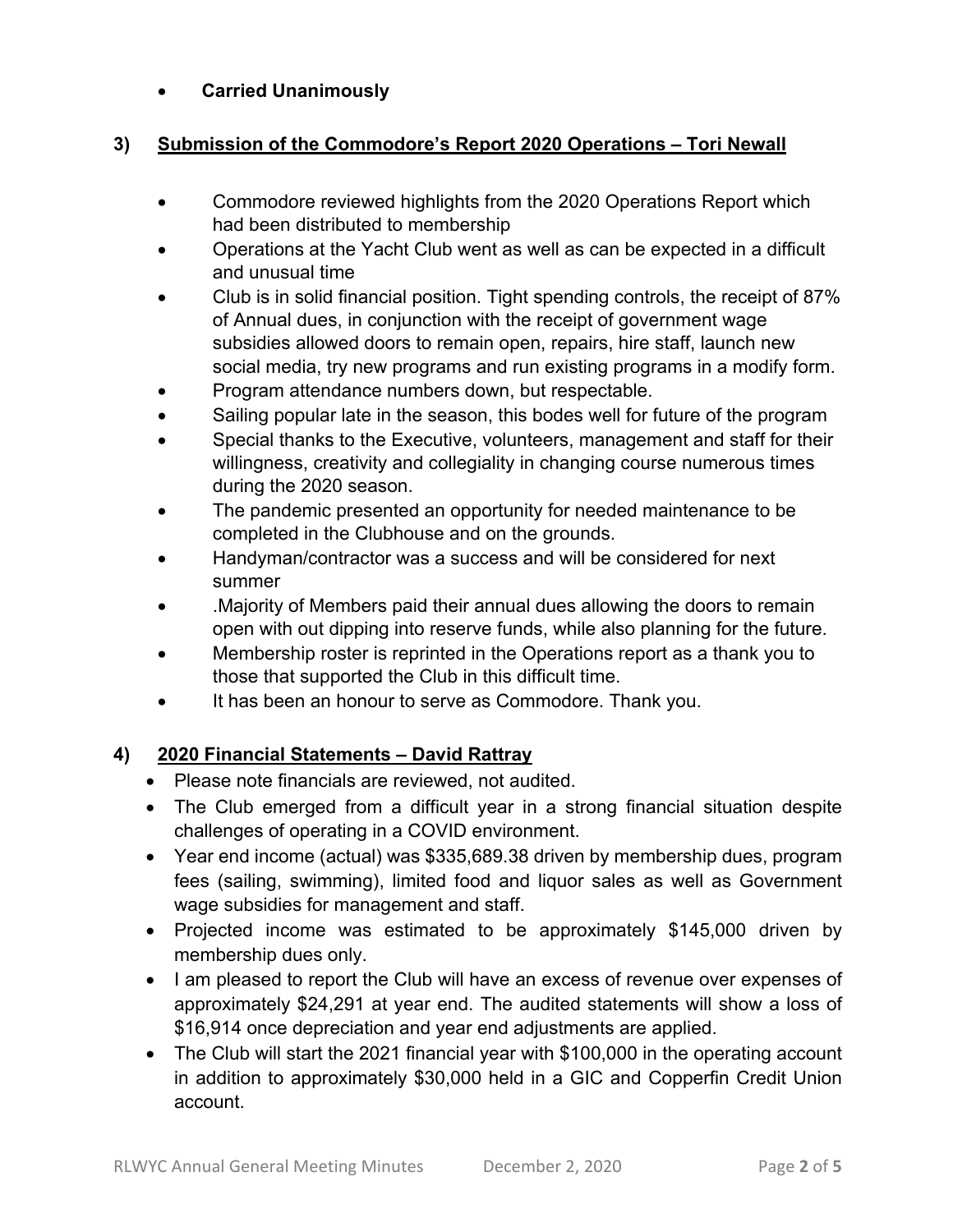- The (fixed) dock replacement was completed and paid in full out of cash resources in 2020. In the Fall of 2019 the Board approved a motion to move \$100,000 from the maintenance fund to the operating account to fund the completion of Safe harbour until such time that member assessments and funding commitments had been collected (June 2020). It is the recommendation of the Treasurer that the \$100,000 be moved back to replenish the maintenance fund. These funds are not needed for operations.
- The Club's maintenance account will have been replenished with a balance of \$257,000.
- The membership can look forward to better times ahead in 2021.
	- **MOTION: for Approval of the 2020 Financial Statements** Moved by David Rattray
- **Carried Unanimously**

# **5) MOTION: Ratifications of Actions of Executive 2020**

• Moved by Tori Newall

### **Carried Unanimously**

# **6) MOTION: Nomination and Election of Executive Committee for 2021**

Thank you to retiring members, Tony Jones and Holly Well for their service and commitment.

2021 Slate:

- Past Commodore Tori Newall
- Commodore Fiona Colegrave
- Vice Commodore Matt Wilson
- Treasurer David Rattray
- Rear Commodore Sailing Carol Anne Parkhill; Jeff Parkhill
- Rear Commodore Swimming Matthew McKay
- House Master Drew Stephens
- Harbour Master Andrew McLandress
- Membership Chair Micah Sifton LaLeune
- Rear Commodore Tennis Catherine Konantz
- Legal David Simpson
- Secretary Margot Ross
- **Motion: "That the members above be appointed to positions on the Executive Committee for 2021"**
	- Moved by Tori Newall
	- **Carried Unanimously**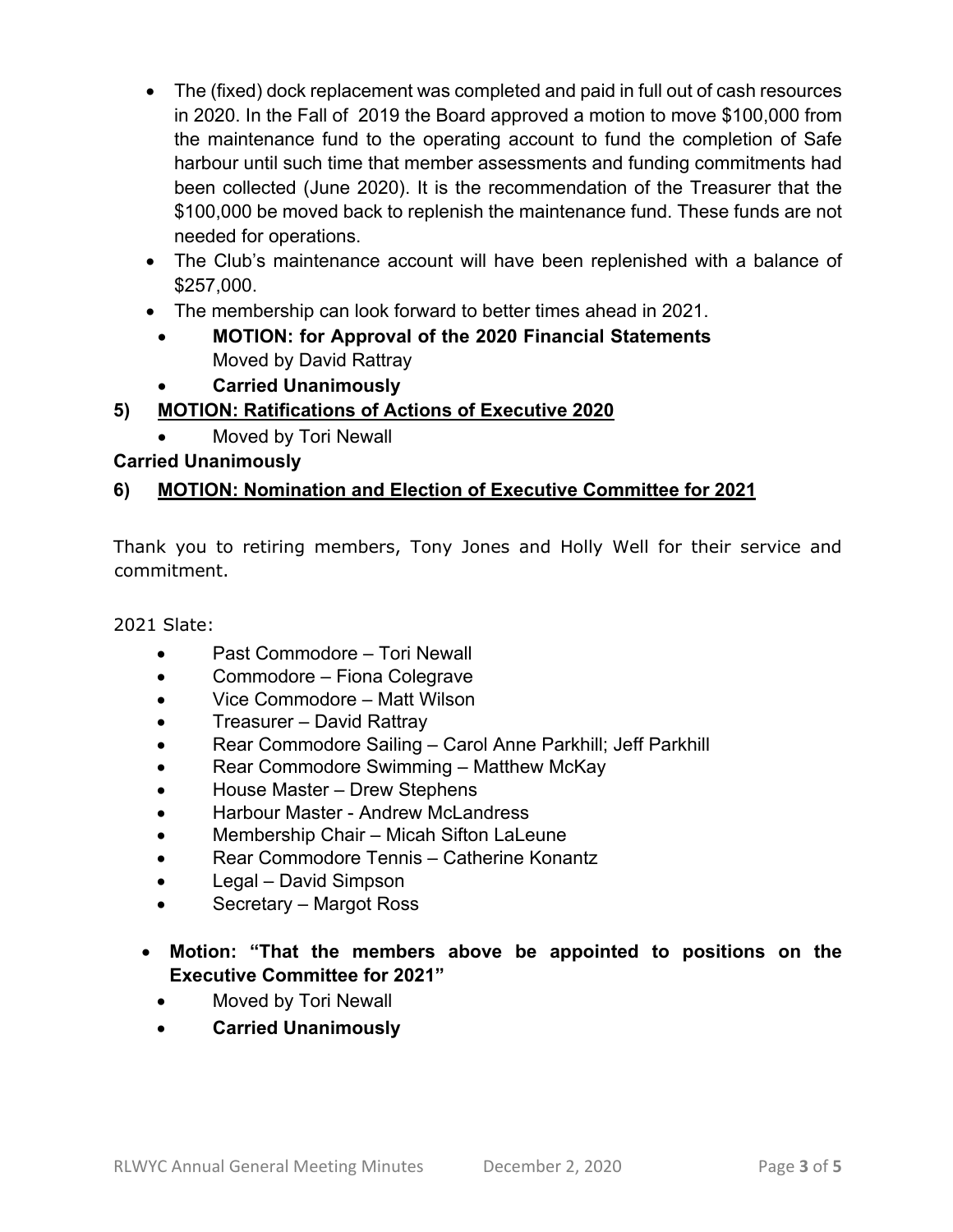# **7) MOTION: Appointment of the External Accountant for the 2020 year – Scarrow & Donald LLP**

- Proposed by David Rattray
- **Carried Unanimously**

### **8) Plans for 2021 – Fiona Colegrave, Incoming Commodore**

- Special thank you to Past Commodore Tori Newall for guiding the Club through an extraordinary year. Only two world wars and the Depression have closed our Club.
- Tori's quiet leadership, critical thinking, reaching out to Executive, weighing all options while remaining a shining beacon through a season like no other.
- Coming season is uncertain but planning begins immediately.
- Continue to be fiscally responsible
- Continue to augment the membership experience through virtual platforms
- New Exec member Micah Sifton-LeJeune can help encourage younger members to take on bigger roles in the Club and encourage their peers to join
- Will recruit staff later in the year as we begin to build a roadmap
- Revisit and update our long term capital and maintenance report (the Nelson Report).
- I look forward to hearing your ideas, questions and thoughts.

### **9) MOTION: Revisions to By-Laws # 7, 8 and 9**

# **Amendment: By-Law # 9 (Membership meetings):**

To allow the AGM to be held in virtual format; i.e. as a Zoom meeting during COVID-19, the Executive Committee recommends adding the clause highlighted below.

#### **Proposed amendment:**

BE IT RESOLVED THAT the Annual General Meeting ("AGM") of the RLWYC shall be held in Winnipeg, Manitoba; **provided, however that the Commodore, with the agreement** of the Executive, may call the AGM *in virtual format*. In either case, the AGM shall be held no later than the end of December of each year. The Secretary will provide notice of the time and place of the AGM by electronic means to each member who has provided their email address at least one week prior to the meeting. The Commodore, or in his or her absence the Vice Commodore, will be the Chair of such meetings. The Commodore, one other member of the Executive Committee, and ten additional members of good standing will form a quorum. No business will be conducted until there is a quorum present.